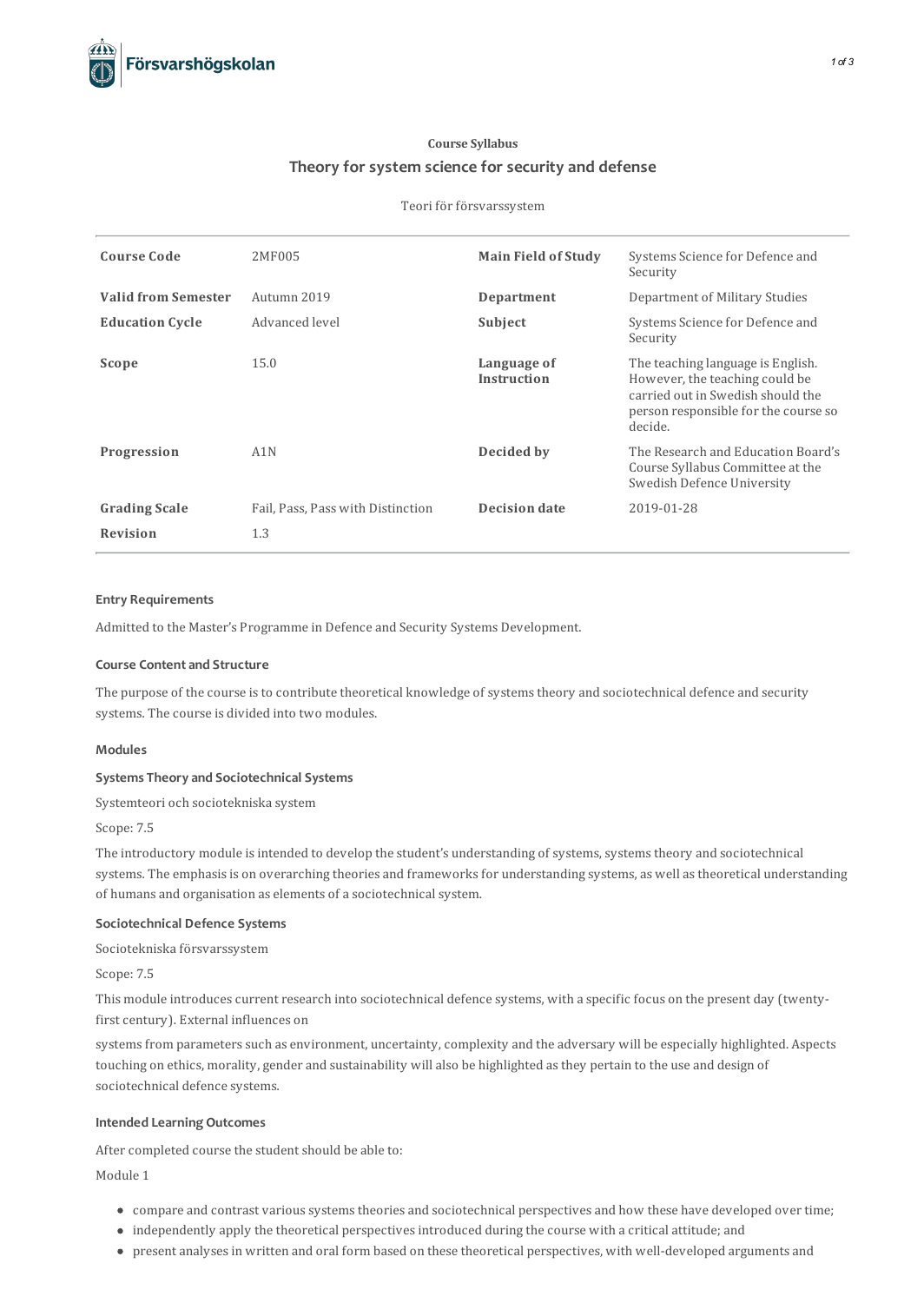

critical reasoning and with a clear bearing on the course literature.

Module 2

- describe and reflect on how technology, organisation and individualscreate and interact in a sociotechnical defence system and how this affects its capabilities;
- describe, relate and summarise elements of current research in the field of sociotechnical defence systems; and
- problematise and evaluate ethical and socialconsequencesrelated to the development and use of sociotechnical defence and security systems.

# **Type of Instruction**

Teaching will be conducted in the form of lectures, independent study and seminars.

## **Assessment**

**Examination**

Scope: 7.5 Grading Scale: Fail, Pass, Pass with Distinction Examination will be through one individual written assignment.

#### **Examination**

Scope: 7.5 Grading Scale: Fail, Pass, Pass with Distinction Examination will be through one individual written assignment.

## **Grading**

Grades are set according to a three-grade scale: Pass with merit (VG), Pass(G) and Fail (U).

A passing grade (G) requires a pass(G) for both of the individual written assignments.

A pass with merit (VG) requires a pass with merit (VG) for both of the individual written assignments.

The examiner may decide that supplementary work is required in order for a pass grade to be achieved. Examination papers submitted late will not be graded, unless there are special reasons, which have been approved by the examiner. Supplementary assignments are to be submitted no later than five working days after the notification of results and the supplementary assignment for the examination in question, unless there are special reasons, which have been approved by the examiner. Grading criteria are stated in the course description.

#### **Restrictionsin Number of Examinations**

There is no limit on the total number of examination opportunities. The total number isrestricted to one ordinary examination and two retakes in any two-term period, unless special circumstances exist that are acceptable to the examiner.

#### **Restrictions Concerning Degree**

The course cannot be part of a degree whose content is wholly or partly in accordance with the content of thiscourse.

# **Transitional Provisions**

When a course is no longer provided or when the content of a course has been significantly altered, the student retains the right to be examined in accordance with thiscourse syllabus once per term during a three-term period.

#### **Miscellanous**

The course is held as a compulsory element of the Master's Programme in Defence and Security Systems Development.

On the completion of the course, an evaluation will be conducted under the auspices of the course director, which will form the basis for any changes to the course.

The course will be held in English. If no international students are admitted, parts of the course may be held in Swedish.

This is a modified version of the syllabus, created to transfer the original to the education database Kursinfo. For originals, contact the archive.